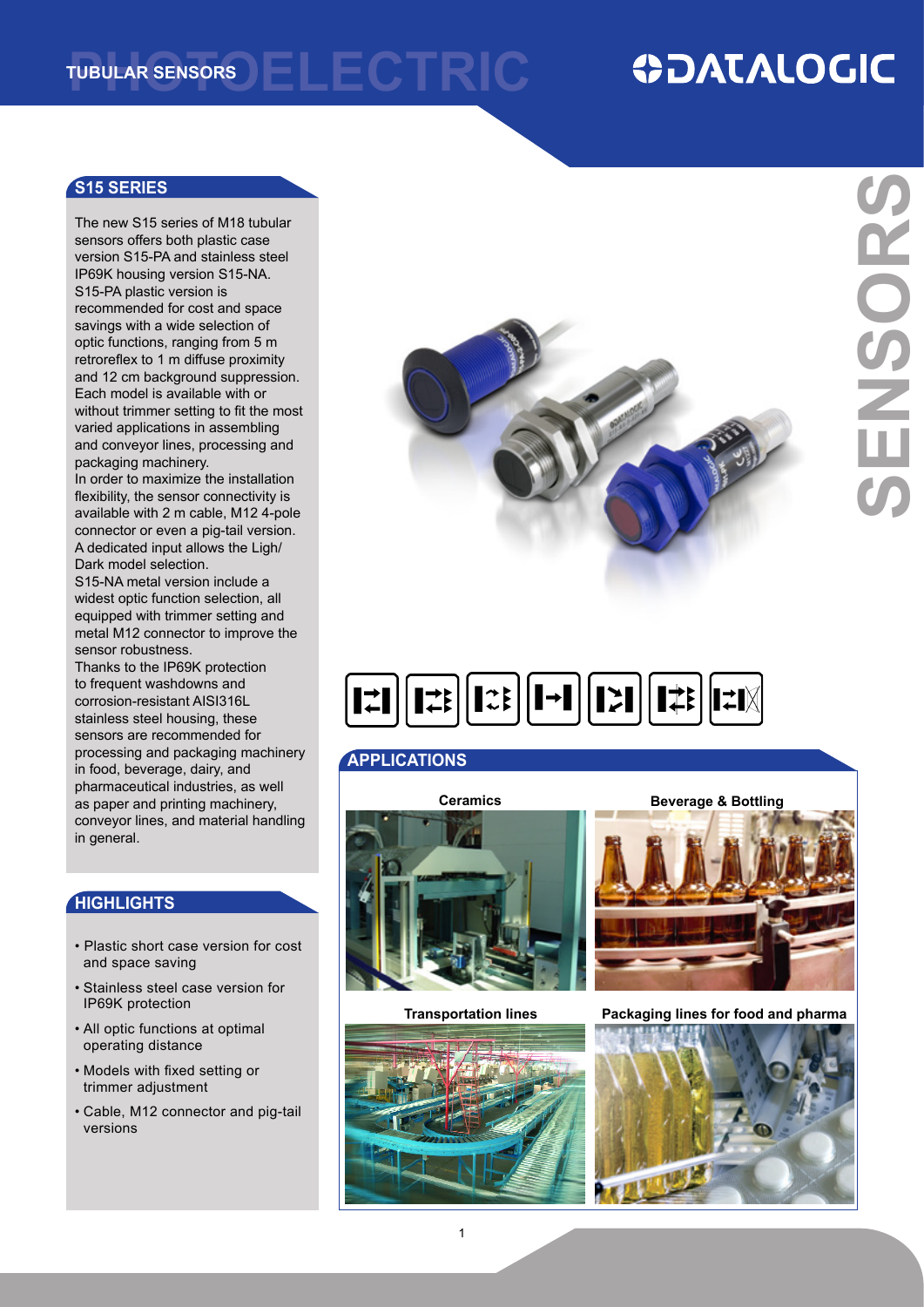#### **INSTALLATION**

The sensor can be fixed by means of the M18x1 threaded body using CH.24 nuts (1.5 Nm maximum tightening torque) or low-profile flared nut provided specifically supplied for various orientable fixing brackets are available to ease sensor positioning (please refer to the accessories listed in the general catalogue). The operating distance is measured from the front surface of the sensor lens.

Proximity (C and D) models: the object has to be moved closer or further away from the front surface of the sensor lens to improve detection. In case of lateral translation, the object must move as indicated in the figure.

In models with the sensitivity trimmer and the green LED (STABILITY), we can obtain an optimal installation. Turn the trimmer and move sensor until the yellow LED (OUT) and the green LED (STABILITY) switch ON permanently, in order to mount the sensor in the correct position.

 $M12$ 

 $\frac{25}{2}$ 

#### **DIMENSIONS**

**S15-PA-2/3-D50**

021

 $\approx$  24

OUTPUT LED



 $5.5$ 

 $418x$ 

**S15-PA-2/3**





#### **S15-PA-3 (pig-tail)**



dimensions in mm



48.3 26.65

> \* in case of white wire or pin 2 not connected the sensor operates in LIGHT mode for the proximity models (S15…Cxx/D50) and in DARK mode for the retroreflex (S15…A0x/B0x/T01) and receiver models (S15...F0x).

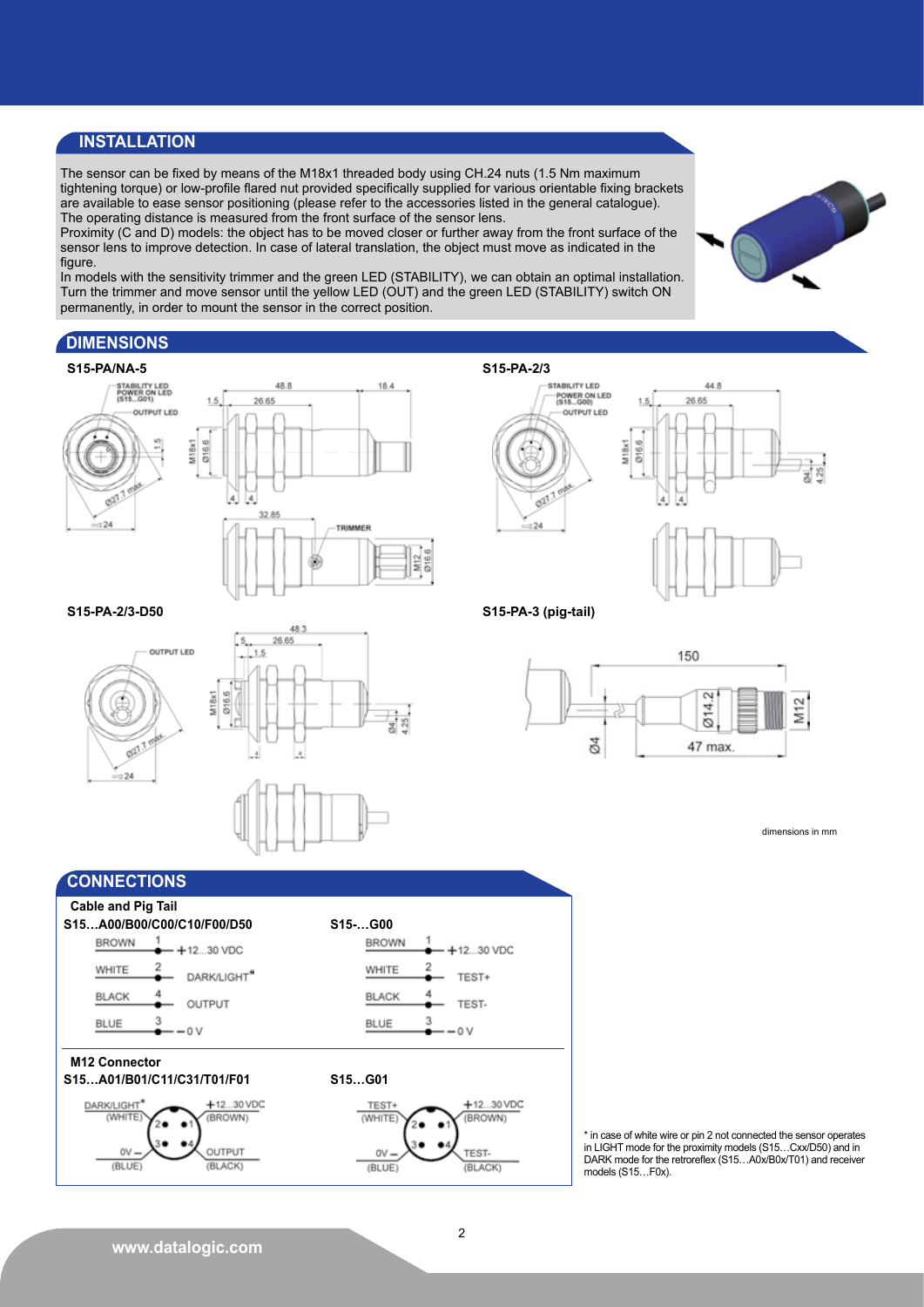| <b>TECHNICAL DATA</b>          |                                                                    |  |  |  |  |
|--------------------------------|--------------------------------------------------------------------|--|--|--|--|
| Power supply                   | 12  30 Vdc <sup>1</sup>                                            |  |  |  |  |
| Ripple                         | $\leq$ 2 Vpp                                                       |  |  |  |  |
| Consumption                    | ≤25 $mA$                                                           |  |  |  |  |
| <b>Output current</b>          | $\leq 100$ mA                                                      |  |  |  |  |
| <b>Saturation voltage</b>      | $\leq$ 2 V                                                         |  |  |  |  |
| Dielectric strength            | 500 Vac 1 min., between electronics and housing                    |  |  |  |  |
| <b>Insulation resistence</b>   | $>$ 20 M $\Omega$ 500 Vdc, between electronics and housing         |  |  |  |  |
| <b>Mechanical protection</b>   | IP65, IP67, IP69K                                                  |  |  |  |  |
| <b>Ambient light rejection</b> | According to EN 60947-5-2                                          |  |  |  |  |
| <b>Vibrations</b>              | 0.5 mm amplitude, 10  55 Hz frequency, for each axis (EN60068-2-6) |  |  |  |  |
| <b>Protection devices</b>      | A. B <sup>2</sup>                                                  |  |  |  |  |
| Housing                        | Plastic version ABS TERLURAN                                       |  |  |  |  |
|                                | Metal version INOX AISI 316L                                       |  |  |  |  |
| <b>Indicators</b>              | vellow OUTPUT LED                                                  |  |  |  |  |
|                                | green STABILITY LED, POWER LED (through beam emitter S15-xx-x-G0x) |  |  |  |  |
| <b>Operating mode</b>          | selectable dark/light <sup>3</sup>                                 |  |  |  |  |
| <b>Auxiliary functions</b>     | Test + and Test - Emitter off with Test+ on Vdc and Test- on 0 V   |  |  |  |  |
| Connection                     | Cable vers. 2 m Ø 4 mm (PVC, 4 x 0,14 mm2)                         |  |  |  |  |
|                                | Connector vers. M12 4-pole connector                               |  |  |  |  |
|                                | pig-tail vers. 150 mm cable + M12 4-pole connector                 |  |  |  |  |
| Lens material                  | plastic PMMA                                                       |  |  |  |  |
| Weight                         | 40 g max mod. M12                                                  |  |  |  |  |
|                                | 55 g max mod. cable                                                |  |  |  |  |
|                                | 35 g max mod. pig-tail                                             |  |  |  |  |
| <b>Operating temperature</b>   | $-25+55^{\circ}C$                                                  |  |  |  |  |
| Storage temperature            | $-25+70^{\circ}C$                                                  |  |  |  |  |
| <b>Reference directives</b>    | EN 60947-5-2, UL 508                                               |  |  |  |  |

#### **TECHNICAL DATA TECHNICAL note**

- <sup>1</sup>Limit values
- ² A reverse polarity protection
- B overload and short-circuit protection <sup>3</sup> With L/D input not connected the proximity models function in the light mode and the
- retroreflex and through beam models in the dark mode; the light mode can be selected connecting the L/D input to +Vdc, the dark mode connecting it to 0Vdc.





#### **detection diagramS**





**C10/C11 - Medium DIFFUSE PROXIMITY**





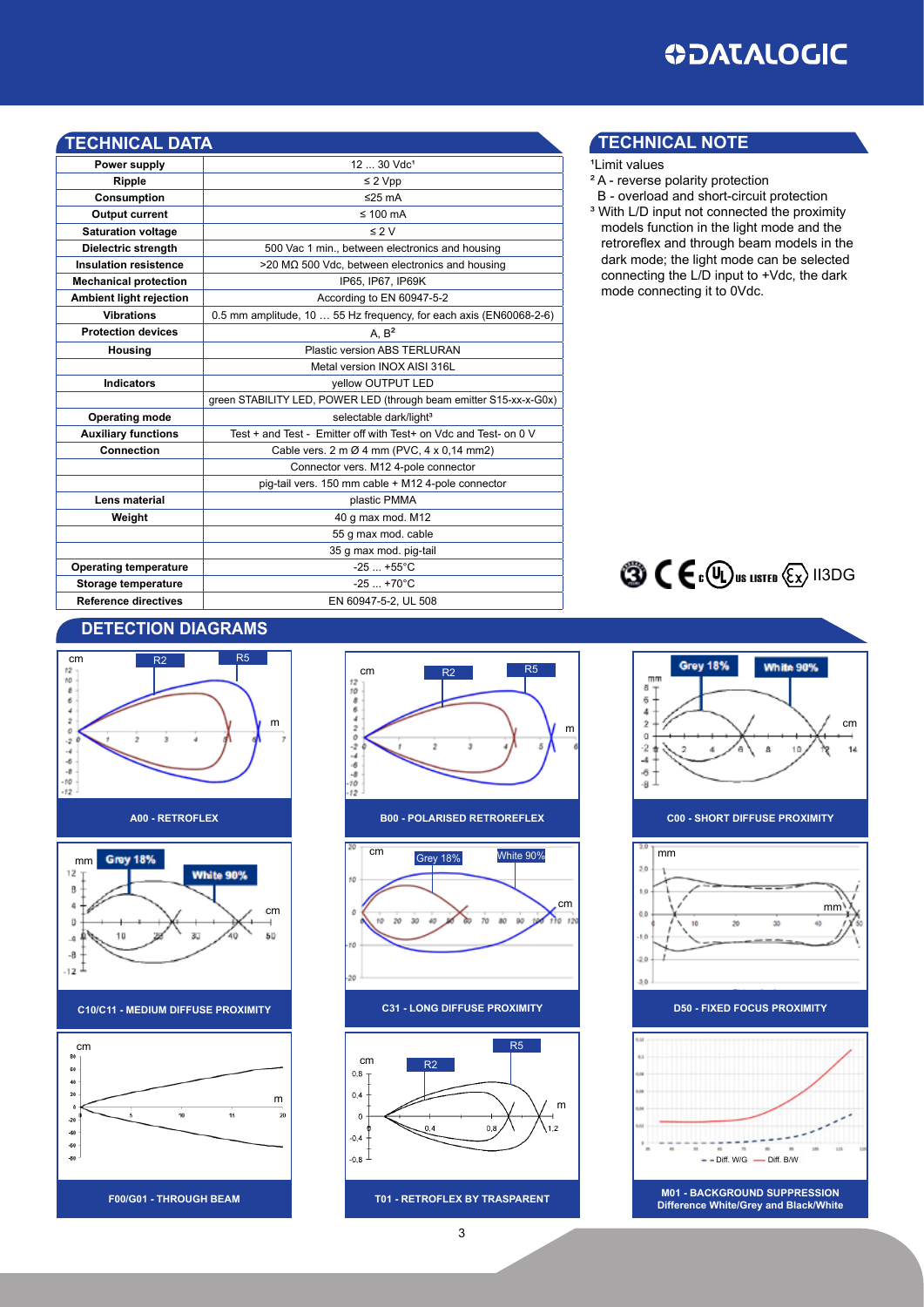| S15 - PA (PLASTIC VERS.)    |                                   |                           |                   |                                 |                         |                      |
|-----------------------------|-----------------------------------|---------------------------|-------------------|---------------------------------|-------------------------|----------------------|
| <b>OPTIC FUNCTION</b>       | <b>LIGHT EMISSION<sup>1</sup></b> | <b>OPERATING DISTANCE</b> | <b>CONNECTION</b> | <b>SETTING</b>                  | <b>SWITCH FREQUENCY</b> | <b>RESPONSE TIME</b> |
| non-polarised retroflex     | infrared LED 880 nm               | $0.15$ m on R2            | connector M12     | sensitivity trimmer             |                         | 1 <sub>ms</sub>      |
|                             |                                   |                           | cable             | fixed                           | 500 Hz                  |                      |
|                             |                                   |                           | pig-tail          | fixed                           |                         |                      |
|                             |                                   | $0.14$ m on R2            | connector M12     | sensitivity trimmer             |                         | 1 <sub>ms</sub>      |
| polarised retroflex         | red LED 660 nm                    |                           | cable             | fixed                           | 500 Hz                  |                      |
|                             |                                   |                           | pig-tail          | fixed                           |                         |                      |
|                             |                                   | short: 110 cm             | cable             | fixed                           | 500 Hz                  | 1 <sub>ms</sub>      |
| diffuse proximity           | infrared LED 880 nm               |                           | pig tail          | fixed                           |                         |                      |
|                             |                                   | medium: 135 cm            | connector M12     | sensitivity trimmer             |                         |                      |
|                             |                                   |                           | cable             | fixed                           |                         |                      |
|                             |                                   |                           | pig-tail          | fixed                           |                         |                      |
|                             |                                   | long: 1100 cm             | connector M12     | sensitivity trimmer             |                         |                      |
| fixed focus proximity       | red LED 660 nm                    | $15$ cm                   | cable             | fixed                           | 1 KHz                   | $500 \mu s$          |
|                             |                                   |                           | pig-tail          | fixed                           |                         |                      |
| through beam receiver       | n/a                               | $020$ m                   | connector M12     | sensitivity trimmer             |                         | 2 <sub>ms</sub>      |
|                             |                                   |                           | cable             | fixed                           | 250 Hz                  |                      |
|                             |                                   |                           | pig-tail          | fixed                           |                         |                      |
| through beam emitter        | infrared LED 880 nm               | $020$ m                   | connector M12     | light emission<br>power trimmer |                         | 2 <sub>ms</sub>      |
|                             |                                   |                           | cable             | fixed                           | n/a                     |                      |
|                             |                                   |                           | pig-tail          | fixed                           |                         |                      |
| retro-reflex by transparent | red LED 660 nm                    | $0, 10, 8$ m on R2        | connector M12     | sensitivity trimmer             | 500 Hz                  | 1 <sub>ms</sub>      |
| background suppression      | red LED 660 nm                    | 40120 mm                  | connector M12     | sensitivity trimmer             | 500 Hz                  | 1 <sub>ms</sub>      |

<sup>1</sup> Average life of 100.000 h with TA =  $+25$  °C

#### **S15 - NA (METAL VERS.)**

| <b>OPTIC FUNCTION</b>       | <b>LIGHT EMISSION<sup>1</sup></b> | <b>OPERATING DISTANCE</b> | <b>CONNECTION</b> | <b>SETTING</b>                  | <b>SWITCH FREQUENCY</b> | <b>RESPONSE TIME</b> |
|-----------------------------|-----------------------------------|---------------------------|-------------------|---------------------------------|-------------------------|----------------------|
| non-polarised retroflex     | infrared LED 880 nm               | $0.15$ m on R2            | connector M12     | sensitivity trimmer             | 500 Hz                  | 1 ms                 |
| polarised retroflex         | red LED 660 nm                    | $0.14$ m on R2            | connector M12     | sensitivity trimmer             | 500 Hz                  | 1 ms                 |
| diffuse proximity           | infrared LED 880 nm               | $median: 135$ cm          | connector M12     | sensitivity trimmer             | 500 Hz                  | 1 ms                 |
|                             |                                   | long: 1100 cm             | connector M12     | sensitivity trimmer             | 500 Hz                  | 1 ms                 |
| through beam receiver       | n/a                               | $020$ m                   | connector M12     | sensitivity trimmer             | 250 Hz                  | 2 ms                 |
| through beam emitter        | infrared LED 880 nm               | $020$ m                   | connector M12     | light emission<br>power trimmer | n/a                     | 2 <sub>ms</sub>      |
| retro-reflex by transparent | red LED 660 nm                    | $0.10.8$ m on R2          | connector M12     | sensitivity trimmer             | 500 Hz                  | 1 ms                 |
| background suppression      | red LED 660 nm                    | $40120$ mm                | connector M12     | sensitivity trimmer             | 500 Hz                  | 1 ms                 |

<sup>1</sup> Average life of 100.000 h with  $TA = +25 °C$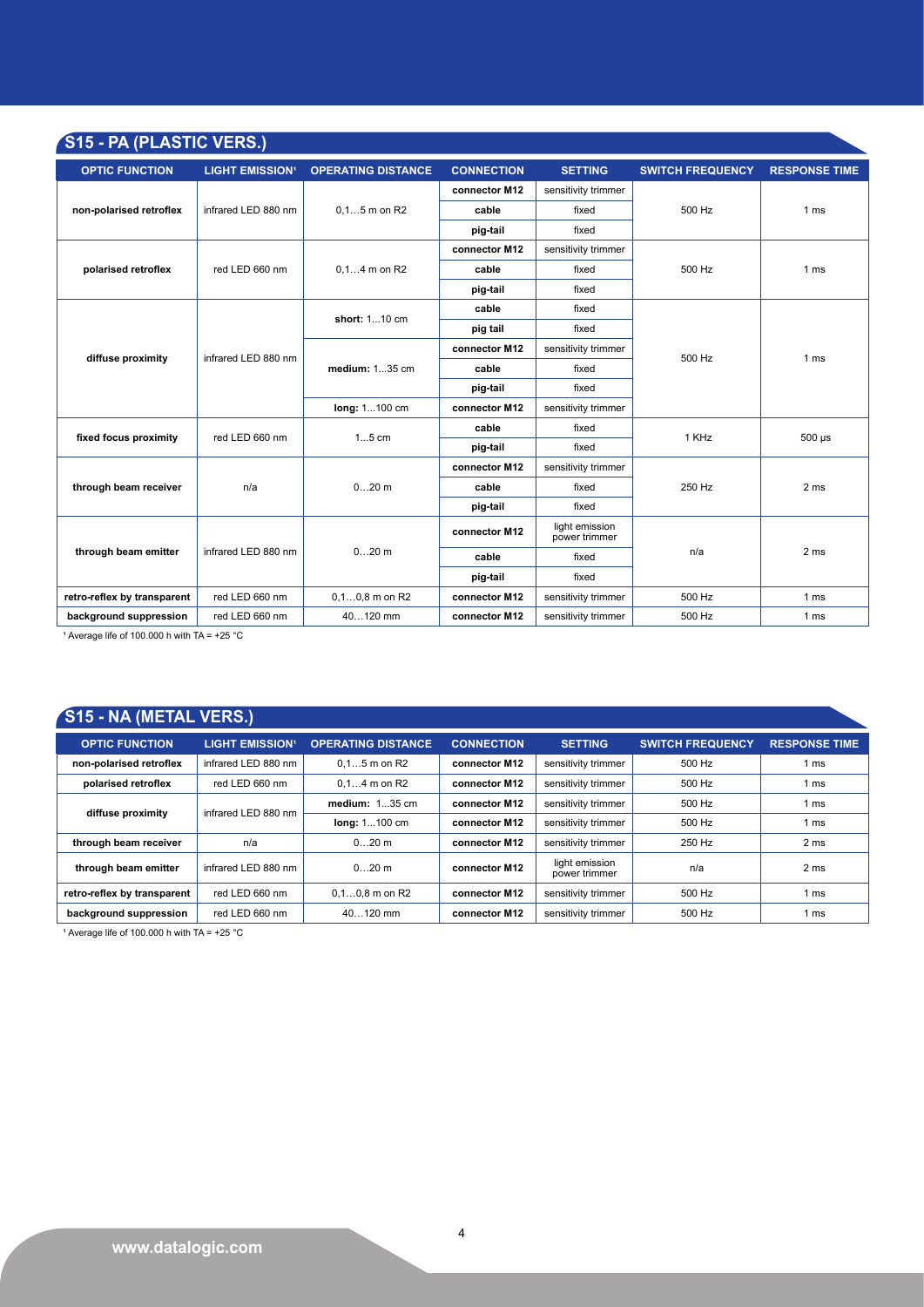### **ODATALOGIC**

#### **model selection AND order INFORMATION**

| <b>OPTIC FUNCTION</b>       | <b>HOUSING</b>                 | <b>CONNECTION</b>              | <b>OUTPUT</b>            | <b>MODEL</b>    | <b>ORDER NO.</b> |
|-----------------------------|--------------------------------|--------------------------------|--------------------------|-----------------|------------------|
|                             |                                |                                | <b>PNP</b>               | S15-PA-5-A01-PK | 952301220        |
| retroreflex                 |                                | connector M12<br>2 m cable     | <b>NPN</b>               | S15-PA-5-A01-NK | 952301300        |
|                             |                                |                                | <b>PNP</b>               | S15-PA-2-A00-PK | 952301001        |
|                             | <b>PLASTIC</b>                 |                                | <b>NPN</b>               | S15-PA-2-A00-NK | 952301051        |
|                             |                                | pig-tail                       | <b>PNP</b>               | S15-PA-3-A00-PK | 952301111        |
|                             |                                |                                | <b>NPN</b>               | S15-PA-3-A00-NK | 952301161        |
|                             |                                |                                | <b>PNP</b>               | S15-NA-5-A01-PK | 952301370        |
|                             | <b>METAL</b>                   | connector M12                  | <b>NPN</b>               | S15-NA-5-A01-NK | 952301450        |
|                             |                                | connector M12                  | <b>PNP</b>               | S15-PA-5-B01-PK | 952301230        |
|                             |                                |                                | <b>NPN</b>               | S15-PA-5-B01-NK | 952301310        |
|                             | <b>PLASTIC</b>                 | 2 m cable                      | <b>PNP</b>               | S15-PA-2-B00-PK | 952301011        |
|                             |                                |                                | <b>NPN</b>               | S15-PA-2-B00-NK | 952301061        |
| polarised retroreflex       |                                |                                | PNP                      | S15-PA-3-B00-PK | 952301121        |
|                             |                                | pig-tail                       | <b>NPN</b>               | S15-PA-3-B00-NK | 952301171        |
|                             |                                |                                | <b>PNP</b>               | S15-NA-5-B01-PK | 952301380        |
|                             | <b>METAL</b>                   | connector M12                  | <b>NPN</b>               | S15-NA-5-B01-NK | 952301460        |
|                             |                                |                                | <b>PNP</b>               | S15-PA-2-C00-PK | 952301021        |
| short distance              |                                | 2 m cable                      | <b>NPN</b>               | S15-PA-2-C00-NK | 952301071        |
| diffuse proximity           | <b>PLASTIC</b>                 |                                | <b>PNP</b>               | S15-PA-3-C00-PK | 952301131        |
|                             |                                | pig-tail                       | <b>NPN</b>               | S15-PA-3-C00-NK | 952301181        |
|                             |                                |                                | <b>PNP</b>               | S15-PA-5-C11-PK | 952301250        |
|                             |                                | connector M12                  | <b>NPN</b>               | S15-PA-5-C11-NK | 952301330        |
|                             |                                |                                | <b>PNP</b>               | S15-PA-2-C10-PK | 952301031        |
| medium distance             | <b>PLASTIC</b>                 | 2 m cable                      | <b>NPN</b>               | S15-PA-2-C10-NK | 952301081        |
| diffuse proximity           |                                |                                | <b>PNP</b>               | S15-PA-3-C10-PK | 952301141        |
|                             |                                | pig-tail                       | <b>NPN</b>               | S15-PA-3-C10-NK | 952301191        |
|                             |                                |                                | <b>PNP</b>               | S15-NA-5-C11-PK | 952301400        |
|                             | <b>METAL</b>                   | connector M12                  | <b>NPN</b>               | S15-NA-5-C11-NK | 952301480        |
|                             | <b>PLASTIC</b>                 | connector M12<br>connector M12 | <b>PNP</b>               | S15-PA-5-C31-PK | 952301260        |
| long distance               |                                |                                | <b>NPN</b>               | S15-PA-5-C31-NK | 952301340        |
| diffuse proximity           | <b>METAL</b>                   |                                | <b>PNP</b>               | S15-NA-5-C31-PK | 952301410        |
|                             |                                |                                | <b>NPN</b>               | S15-NA-5-C31-NK | 952301490        |
|                             |                                | 2 m cable                      | <b>PNP</b>               | S15-PA-2-D50-PK | 952301520        |
| fixed focus proximity       | <b>PLASTIC</b>                 |                                | <b>NPN</b>               | S15-PA-2-D50-NK | 952301530        |
|                             |                                |                                | <b>PNP</b>               | S15-PA-3-D50-PK | 952301540        |
|                             |                                | pig-tail                       | <b>NPN</b>               | S15-PA-3-D50-NK | 952301550        |
|                             | <b>PLASTIC</b>                 | connector M12                  | <b>PNP</b>               | S15-PA-5-T01-PK | 952301240        |
| retro-reflex by transparent |                                |                                | <b>NPN</b>               | S15-PA-5-T01-NK | 952301320        |
|                             | <b>METAL</b>                   | connector M12                  | <b>PNP</b>               | S15-NA-5-T01-PK | 952301390        |
|                             |                                |                                | <b>NPN</b>               | S15-NA-5-T01-NK | 952301470        |
|                             |                                | connector M12                  | <b>PNP</b>               | S15-PA-5-F01-PK | 952301280        |
|                             | <b>PLASTIC</b>                 |                                | <b>NPN</b>               | S15-PA-5-F01-NK | 952301360        |
|                             |                                | 2 m cable                      | <b>PNP</b>               | S15-PA-2-F00-PK | 952301041        |
| through beam (receiver)     |                                |                                | <b>NPN</b>               | S15-PA-2-F00-NK | 952301091        |
| through beam (emitter)      | <b>METAL</b><br><b>PLASTIC</b> | pig-tail                       | <b>PNP</b>               | S15-PA-3-F00-PK | 952301151        |
|                             |                                |                                | <b>NPN</b>               | S15-PA-3-F00-NK | 952301201        |
|                             |                                | connector M12                  | <b>PNP</b>               | S15-NA-5-F01-PK | 952301430        |
|                             |                                |                                | <b>NPN</b>               | S15-NA-5-F01-NK | 952301510        |
|                             |                                | connector M12                  | $\blacksquare$           | S15-PA-5-G01-XG | 952301290        |
|                             |                                | 2 m cable                      | $\blacksquare$           | S15-PA-2-G00-XG | 952301101        |
|                             |                                | pig-tail                       | $\overline{\phantom{a}}$ | S15-PA-3-G00-XG | 952301211        |
|                             | <b>METAL</b>                   | connector M12                  |                          | S15-NA-5-G01-XG | 952301440        |
|                             | <b>PLASTIC</b>                 | connector M12                  | <b>PNP</b>               | S15-PA-5-M01-PK | 952301270        |
| background suppression      |                                |                                | <b>NPN</b>               | S15-PA-5-M01-NK | 952301350        |
|                             | METAL                          | connector M12                  | <b>PNP</b>               | S15-NA-5-M01-PK | 952301420        |
|                             |                                |                                | <b>NPN</b>               | S15-NA-5-M01-NK | 952301500        |